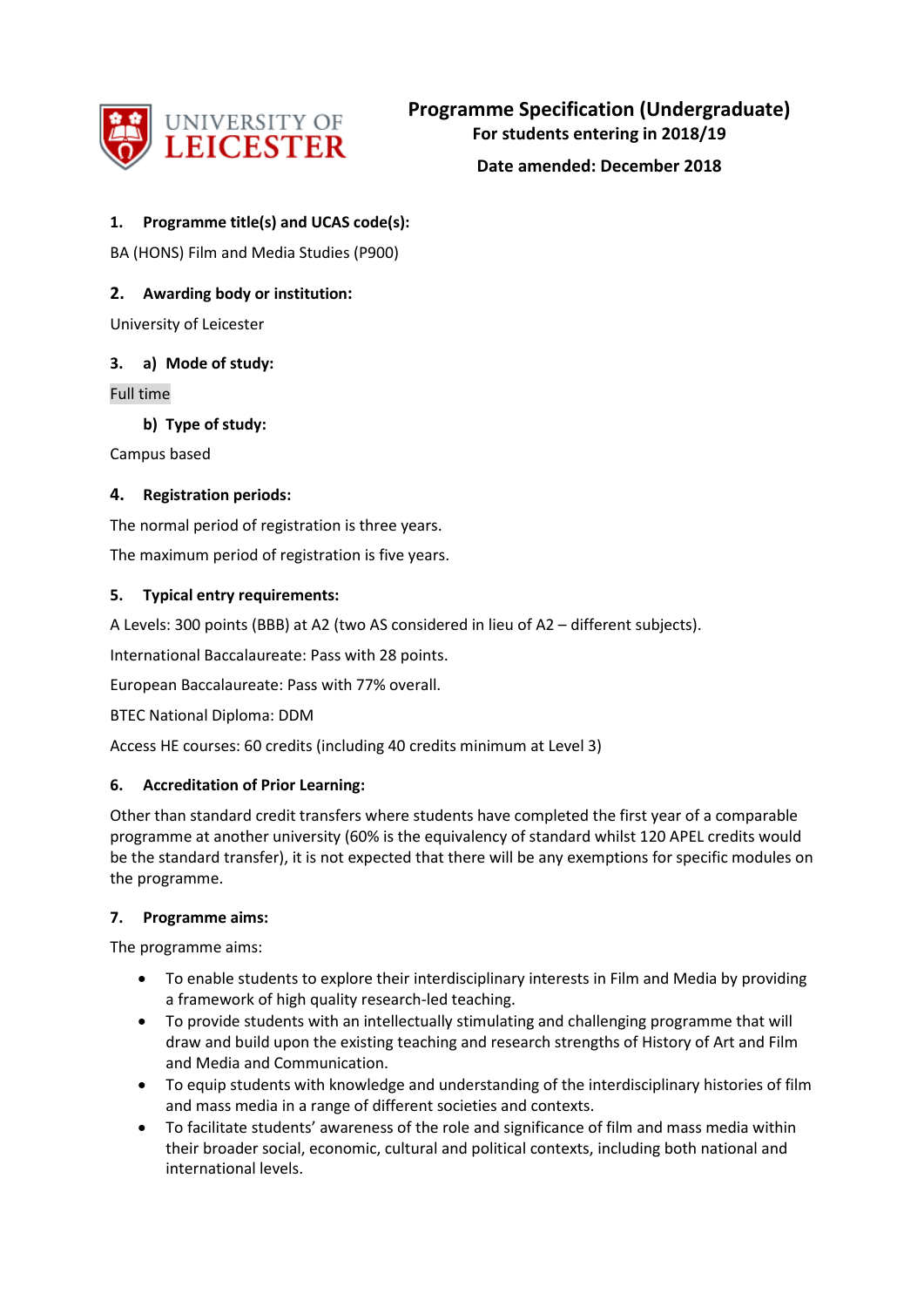- To introduce students to major critical and theoretical issues in the interdisciplinary fields of film and media studies, and to equip them with the appropriate methodologies for exploring those issues.
- To develop students' skills of critical analysis and analytical problem-solving.
- To acquire and develop the ability to communicate ideas clearly and coherently in a variety of forms, including both written and oral.
- To promote students' own independent learning skills and their ability to form independent critical judgements.
- To enhance students' employability by assisting them in the development of the range of subject-specific and transferable skills necessary for successful career development.

### **8. Reference points used to inform the programme specification:**

QAA Benchmarking Statement for Communication, Media, Film and Cultural Studies:

[http://www.qaa.ac.uk/en/Publications/Documents/SBS-Communication-Media-Film-and-](http://www.qaa.ac.uk/en/Publications/Documents/SBS-Communication-Media-Film-and-Cultural-Studies-16.pdf)[Cultural-Studies-16.pdf](http://www.qaa.ac.uk/en/Publications/Documents/SBS-Communication-Media-Film-and-Cultural-Studies-16.pdf)

QAA Framework for Higher Education Qualifications

University of Leicester Learning Strategy

<http://www2.le.ac.uk/offices/sas2/quality/learnteach>

University of Leicester Periodic Review Report

First Destination Survey

Graduate Survey

External Examiners' Reports

External Referees Report

Annual Development Review

#### **9. Programme Outcomes:**

| <b>Intended Learning</b>                                                                                                                                                                                                                                                                                                   | <b>Teaching and Learning Methods</b>                                                                                                                                                                                                                                                                                                                                                                               | <b>How Demonstrated?</b>                                                                                                                                                                   |  |  |
|----------------------------------------------------------------------------------------------------------------------------------------------------------------------------------------------------------------------------------------------------------------------------------------------------------------------------|--------------------------------------------------------------------------------------------------------------------------------------------------------------------------------------------------------------------------------------------------------------------------------------------------------------------------------------------------------------------------------------------------------------------|--------------------------------------------------------------------------------------------------------------------------------------------------------------------------------------------|--|--|
| <b>Outcomes</b>                                                                                                                                                                                                                                                                                                            |                                                                                                                                                                                                                                                                                                                                                                                                                    |                                                                                                                                                                                            |  |  |
| (a) Discipline specific knowledge and competencies                                                                                                                                                                                                                                                                         |                                                                                                                                                                                                                                                                                                                                                                                                                    |                                                                                                                                                                                            |  |  |
|                                                                                                                                                                                                                                                                                                                            | (i) Mastery of an appropriate body of knowledge                                                                                                                                                                                                                                                                                                                                                                    |                                                                                                                                                                                            |  |  |
| Demonstrate mastery of a wide<br>body of knowledge within the<br>fields of film and media studies                                                                                                                                                                                                                          | Lectures, seminars, directed reading<br>Essays, examinations, dissertations<br>(assessed), seminar presentations<br>and viewing, tutorials, independent<br>research (all modules), resource-based<br>(assessed/unassessed), contributions<br>to seminar discussions, tutorials<br>learning, team exercises, practical<br>classes, workshops, visits to archives<br>(unassessed)<br>and exhibitions (some modules). |                                                                                                                                                                                            |  |  |
|                                                                                                                                                                                                                                                                                                                            | (ii) Understanding and application of key concepts and techniques                                                                                                                                                                                                                                                                                                                                                  |                                                                                                                                                                                            |  |  |
| Demonstrate understanding of<br>the role of film and media both in<br>their historical contexts and in<br>society today; demonstrate<br>understanding historical and<br>theoretical approaches to film<br>and media; apply those<br>approaches to the analysis of<br>specific film and media texts and<br>groups of texts. | Lectures, seminars, directed reading,<br>tutorials, independent research,<br>resource-based learning, team<br>exercises, film production module.                                                                                                                                                                                                                                                                   | Essays, examinations, dissertations,<br>seminar presentations, contributions<br>to seminars, independent research<br>exercises, reflective viewing portfolio,<br>film production exercise. |  |  |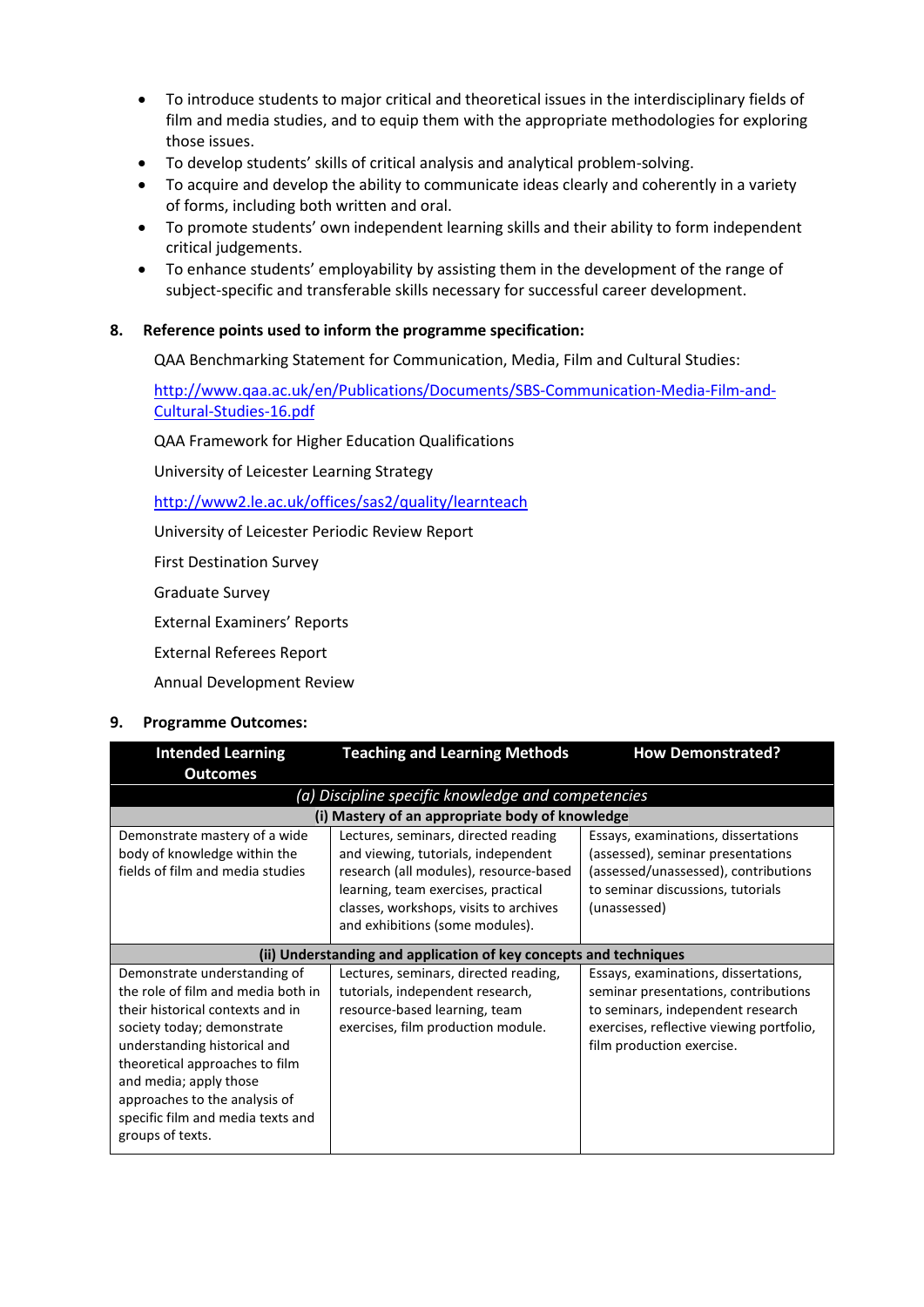| <b>Intended Learning</b><br><b>Outcomes</b>                                                                                                                                                                                                                                                   | <b>Teaching and Learning Methods</b>                                                                                                                                                                 | <b>How Demonstrated?</b>                                                                                                                                                                         |  |  |
|-----------------------------------------------------------------------------------------------------------------------------------------------------------------------------------------------------------------------------------------------------------------------------------------------|------------------------------------------------------------------------------------------------------------------------------------------------------------------------------------------------------|--------------------------------------------------------------------------------------------------------------------------------------------------------------------------------------------------|--|--|
|                                                                                                                                                                                                                                                                                               | (iii) Critical analysis of key issues                                                                                                                                                                |                                                                                                                                                                                                  |  |  |
| Analyse the formal and aesthetic<br>properties of films and the<br>structures and processes of the<br>film and media industries;<br>understand the relationships<br>between film/media texts and<br>wider social and cultural<br>processes.                                                   | Lectures, seminars, directed reading<br>and viewing, tutorials, independent<br>research, resource-based learning.                                                                                    | Essays, examinations, dissertations,<br>seminar presentations, contributions<br>to seminars, independent research<br>exercises, sequence analysis, book and<br>film reviews, web-based projects. |  |  |
|                                                                                                                                                                                                                                                                                               | (iv) Clear and concise presentation of material                                                                                                                                                      |                                                                                                                                                                                                  |  |  |
| Present and explain topics,<br>issues, ideas and arguments in a<br>variety of written and oral forms<br>- demonstrating skills of analysis<br>and synthesis of material and<br>appropriate use of scholarly<br>conventions.                                                                   | Seminars, tutorials, workshops,<br>project and dissertation supervisions.                                                                                                                            | Essays, examinations, dissertations<br>(written communication), seminar<br>presentations and reports (oral<br>communication), abstracts, formative<br>assignment plans.                          |  |  |
|                                                                                                                                                                                                                                                                                               | (v) Critical appraisal of evidence with appropriate insight                                                                                                                                          |                                                                                                                                                                                                  |  |  |
| Use both Humanities and Social<br>Science methodologies to explore<br>research questions within the<br>fields of film and media studies;<br>apply theoretical models and<br>frameworks to the analysis of<br>specific examples; read, discuss<br>and analyse critically different<br>sources. | Lectures, seminars, directed reading,<br>tutorials, independent elective.                                                                                                                            | Essays, examinations, dissertations,<br>seminar presentations, contributions<br>to seminars, independent research<br>exercises, annotated bibliography,<br>literature review.                    |  |  |
|                                                                                                                                                                                                                                                                                               | (vi) Other discipline specific competencies                                                                                                                                                          |                                                                                                                                                                                                  |  |  |
| Research and write an<br>independently conceived and<br>sustained piece of film and/or<br>media research.<br>Ability to interpret audio-visual<br>imagery in its appropriate socio-<br>political and cultural content.                                                                        | Independent research, research and<br>skills workshops, tutorials and<br>dissertation supervisions.<br>Tutorials, seminars, directed reading<br>and viewing, independent research<br>and screenings. | Independent research projects, film<br>reviews, dissertation.<br>Essays, film reviews, seminar<br>presentations, tutorials,<br>contributions to discussions.                                     |  |  |
| Develop basic filmmaking skills<br>including planning, filming and<br>editing.                                                                                                                                                                                                                |                                                                                                                                                                                                      |                                                                                                                                                                                                  |  |  |
| (b) Transferable skills                                                                                                                                                                                                                                                                       |                                                                                                                                                                                                      |                                                                                                                                                                                                  |  |  |
|                                                                                                                                                                                                                                                                                               | (i) Oral communication                                                                                                                                                                               |                                                                                                                                                                                                  |  |  |
| Ability to summarise ideas and<br>present arguments to a peer<br>group using appropriate<br>resources (including visual,<br>written and aural aids).                                                                                                                                          | Workshops, seminars, tutorials.                                                                                                                                                                      | Seminar presentations - including both<br>individual and group work.                                                                                                                             |  |  |
| (ii) Written communication                                                                                                                                                                                                                                                                    |                                                                                                                                                                                                      |                                                                                                                                                                                                  |  |  |
| Ability to present information<br>and to articulate concepts and<br>arguments fluently and cogently<br>in an acceptable standard of<br>written English and observing<br>correct scholarly apparatus.                                                                                          | Workshops, seminars, tutorials.                                                                                                                                                                      | Essays, dissertations examinations,<br>annotated bibliography, book and film<br>reviews, sequence analysis.                                                                                      |  |  |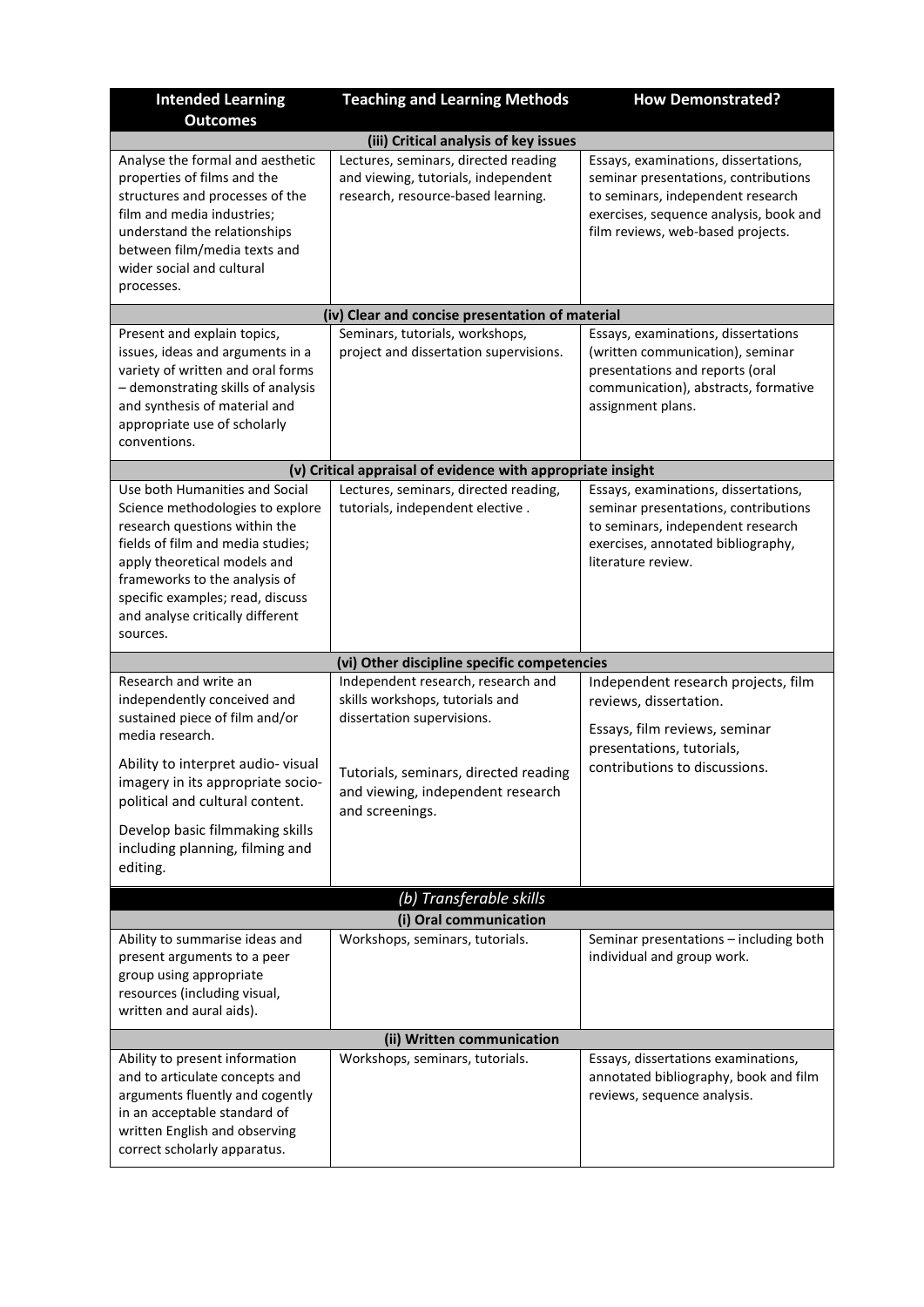| <b>Intended Learning</b>                                                                                                                                                                            | <b>Teaching and Learning Methods</b>                                                                                                                                       | <b>How Demonstrated?</b>                                                                                                                                       |  |  |
|-----------------------------------------------------------------------------------------------------------------------------------------------------------------------------------------------------|----------------------------------------------------------------------------------------------------------------------------------------------------------------------------|----------------------------------------------------------------------------------------------------------------------------------------------------------------|--|--|
| <b>Outcomes</b>                                                                                                                                                                                     |                                                                                                                                                                            |                                                                                                                                                                |  |  |
|                                                                                                                                                                                                     | (iii) Information technology                                                                                                                                               |                                                                                                                                                                |  |  |
| Demonstrate knowledge of and<br>competency in IT, including<br>theoretical knowledge of its<br>development and uses;<br>competency in word processing                                               | Workshops (IT-specific and study skills<br>related), seminars, tutorials, computer<br>practical classes.<br>Skill sessions, online tutorials, guided<br>independent study. | Essays, examinations, dissertations,<br>independent research projects, IT<br>exercises (some modules).<br>Group website and individual web-<br>based projects. |  |  |
| and use of multi-media packages<br>for research and presentations.                                                                                                                                  |                                                                                                                                                                            |                                                                                                                                                                |  |  |
| Create an effective website for a<br>film and art event.                                                                                                                                            |                                                                                                                                                                            |                                                                                                                                                                |  |  |
|                                                                                                                                                                                                     | (iv) Numeracy                                                                                                                                                              |                                                                                                                                                                |  |  |
| Demonstrate knowledge of<br>numeracy and use of statistics in<br>media-based research.                                                                                                              | Lectures, seminars, directed reading,<br>tutorials, independent research.<br>Business proposal tutorials and<br>workshop.                                                  | Essays, dissertations, independent<br>research projects, numeracy exercises<br>(some modules).<br>Event proposal                                               |  |  |
| Ability to compose an event<br>budget.                                                                                                                                                              |                                                                                                                                                                            |                                                                                                                                                                |  |  |
| (v) Team working                                                                                                                                                                                    |                                                                                                                                                                            |                                                                                                                                                                |  |  |
| Ability to work in groups and to<br>develop skills in group<br>management, leadership and<br>peer responsibility.                                                                                   | Seminars, practical exercises - e.g.<br>Film Production and Film and Art<br>modules.                                                                                       | Group presentations, group projects<br>Film and art event proposal and                                                                                         |  |  |
| Work as a team to devise an<br>event proposal and design a<br>website.                                                                                                                              |                                                                                                                                                                            | website. Short video.                                                                                                                                          |  |  |
| Work as a team to produce a<br>short video                                                                                                                                                          |                                                                                                                                                                            |                                                                                                                                                                |  |  |
|                                                                                                                                                                                                     | (vi) Problem solving                                                                                                                                                       |                                                                                                                                                                |  |  |
| Capacity to address critical,<br>theoretical and historical<br>problems, and to identify<br>methods of solving them;<br>formulating answers while<br>understanding that further<br>questions arise. | Lectures, seminars, directed reading,<br>workshops, tutorials, team exercises,<br>film production exercise.                                                                | Essays, examinations, dissertations,<br>film production exercise, seminar<br>presentations, group projects.                                                    |  |  |
| (vii) Information handling                                                                                                                                                                          |                                                                                                                                                                            |                                                                                                                                                                |  |  |
| Gather, process, store, retrieve,<br>present and exchange data<br>relating to film/media theory and<br>practice.                                                                                    | Lectures, seminars, directed reading,<br>workshops, tutorials, team exercises.                                                                                             | Essays, examinations, dissertations,<br>seminar presentations, group projects.                                                                                 |  |  |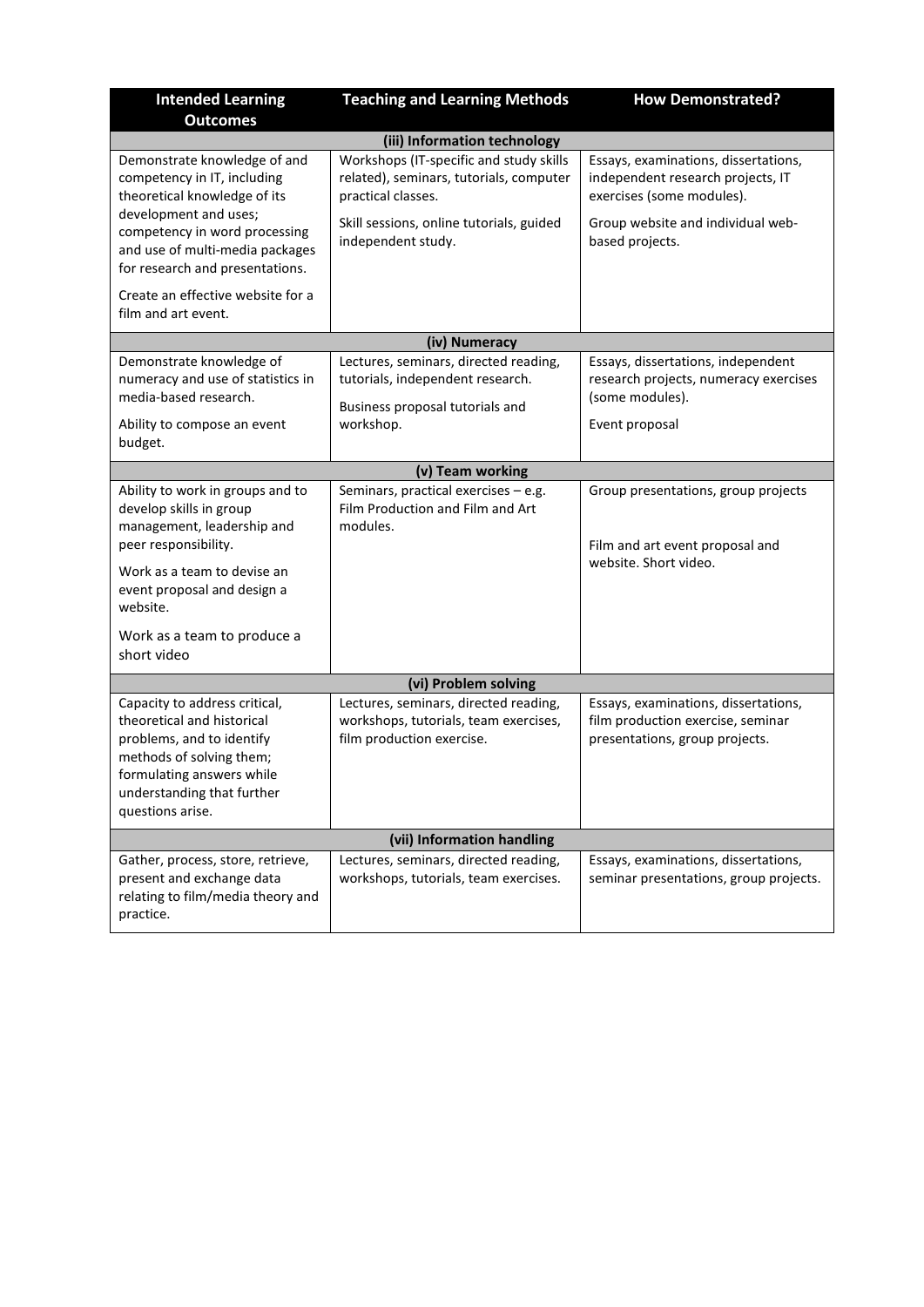| <b>Intended Learning</b>                                                                                                                                                                                                                                                                                                                                                                                                                                                                                                                         | <b>Teaching and Learning Methods</b>                                                                                               | <b>How Demonstrated?</b>                                                                                                                                                                                                                        |
|--------------------------------------------------------------------------------------------------------------------------------------------------------------------------------------------------------------------------------------------------------------------------------------------------------------------------------------------------------------------------------------------------------------------------------------------------------------------------------------------------------------------------------------------------|------------------------------------------------------------------------------------------------------------------------------------|-------------------------------------------------------------------------------------------------------------------------------------------------------------------------------------------------------------------------------------------------|
| <b>Outcomes</b>                                                                                                                                                                                                                                                                                                                                                                                                                                                                                                                                  |                                                                                                                                    |                                                                                                                                                                                                                                                 |
|                                                                                                                                                                                                                                                                                                                                                                                                                                                                                                                                                  | (viii) Skills for lifelong learning                                                                                                |                                                                                                                                                                                                                                                 |
| Managing time and resources;<br>meeting deadlines; ability to work<br>independently; ability to work in<br>groups; ability to communicate<br>effectively in both written and<br>oral form; ability to reflect<br>critically on students' own skills<br>and professional development;<br>encouraging the development of<br>independent thinking and original<br>thought.<br>Understand the importance and<br>begin to evidence the<br>development of transferable skills<br>specific to contemporary<br>employment in the creative<br>industries. | Tutorials, seminars, lectures,<br>directed reading, independent<br>research, including online research<br>skills, group exercises. | Demonstrated throughout the<br>programme but demonstrated in<br>particular in the Film and Art event<br>proposal and website (year one), the<br>Working in the Creative Industries<br>portfolio (year two) and the<br>dissertation (year three) |

### **10. Progression points:**

In accordance with [Senate Regulation 5: Regulations governing undergraduate programmes of study,](https://www2.le.ac.uk/offices/sas2/regulations/documents/senatereg5-undergraduates) in cases where a student has failed to meet a requirement to progress he or she will be required to withdraw from the course.

### **11. Scheme of Assessment**

This programme follows the University's regulations governing undergraduate programmes: <http://www2.le.ac.uk/offices/sas2/regulations/documents/senatereg5-undergraduates>

### **12. Special features:**

- The programme combines approaches from both Film and Media Studies, allowing students to appreciate connections and differences brought by the two disciplines.
- Opportunities to learn and understand theoretical and historical aspects of the cinematic art in a thriving research environment.
- An introductory course in film production, which provides the elements of basic literacy for those who decide to pursue careers in filmmaking.
- The programme offers a study abroad opportunity in the first semester of the second year.

### **13. Indications of programme quality**

The programme has received consistently positive reports from external examiners for the wide range of the curriculum, the clear progression across the course of the degree and the high quality of the teaching..

### **14. External Examiner(s) reports**

The details of the External Examiner(s) for this programme and the most recent External Examiners' reports for this programme can be foun[d here.](https://exampapers.le.ac.uk/xmlui/)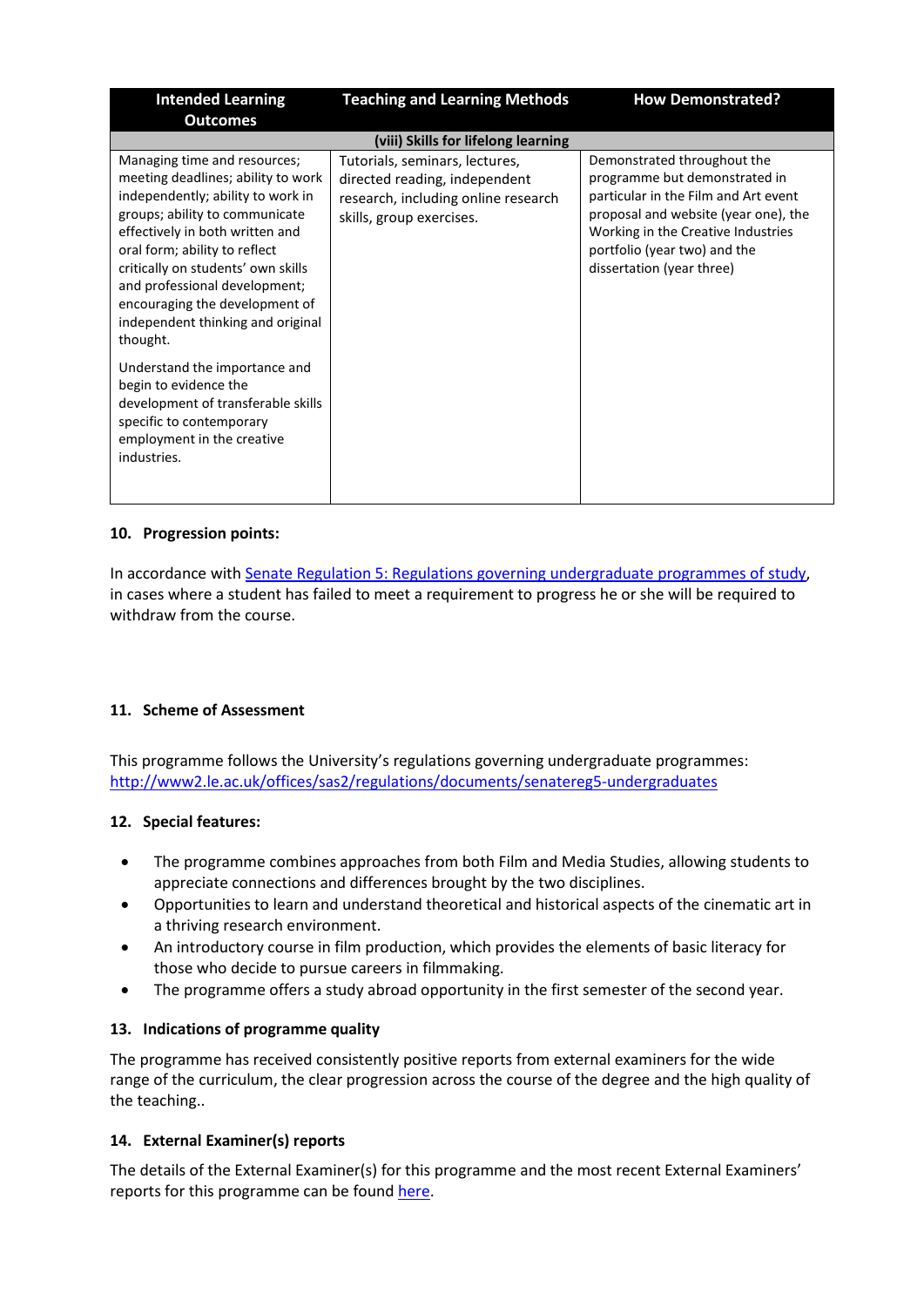**Appendix 1: Programme structure (programme regulations)**

BA FILM AND MEDIA STUDIES FIRST YEAR MODULES

### SEMESTER 1

| HA1007                     | <b>Reading Film</b>                            |                       | 15 |
|----------------------------|------------------------------------------------|-----------------------|----|
| HA1201                     | Introduction to Film History I                 |                       | 15 |
| MS1001                     | Introduction to Media and Communication        |                       | 30 |
|                            |                                                |                       |    |
|                            |                                                | Semester Total        | 60 |
|                            |                                                |                       |    |
|                            | <b>SEMESTER 2</b>                              |                       |    |
| HA1224                     | American Film and Visual Culture               |                       | 15 |
| HA1115                     | Film and Art: Academic Study and the Workplace |                       | 15 |
| MS1002                     | <b>Studying Media and Communication</b>        |                       | 30 |
|                            |                                                |                       |    |
|                            |                                                | <b>Semester Total</b> | 60 |
|                            |                                                |                       |    |
| <b>SECOND YEAR MODULES</b> |                                                |                       |    |
|                            | SEMESTER 1                                     |                       |    |
| HA2030                     | <b>Researching World Cinemas</b>               |                       | 15 |
| HA2429                     | Film Production                                |                       | 15 |
| MS2009                     | Digital Media and Everyday Life                |                       | 30 |
|                            |                                                |                       |    |
|                            |                                                | Semester Total        | 60 |
|                            |                                                |                       |    |
|                            | <b>SEMESTER 2</b>                              |                       |    |
| HA2334                     | Documentary Film and Television                |                       | 15 |
| HA2114                     | Realism and the Cinema                         |                       | 15 |
| MS2017                     | <b>Television Studies</b>                      |                       | 15 |
| and either                 |                                                |                       |    |
| MS2005                     | Working in the Creative Industries             |                       |    |
| or                         |                                                |                       |    |
| MS2010                     | Journalism Studies                             |                       | 15 |
|                            |                                                |                       |    |

Semester Total 60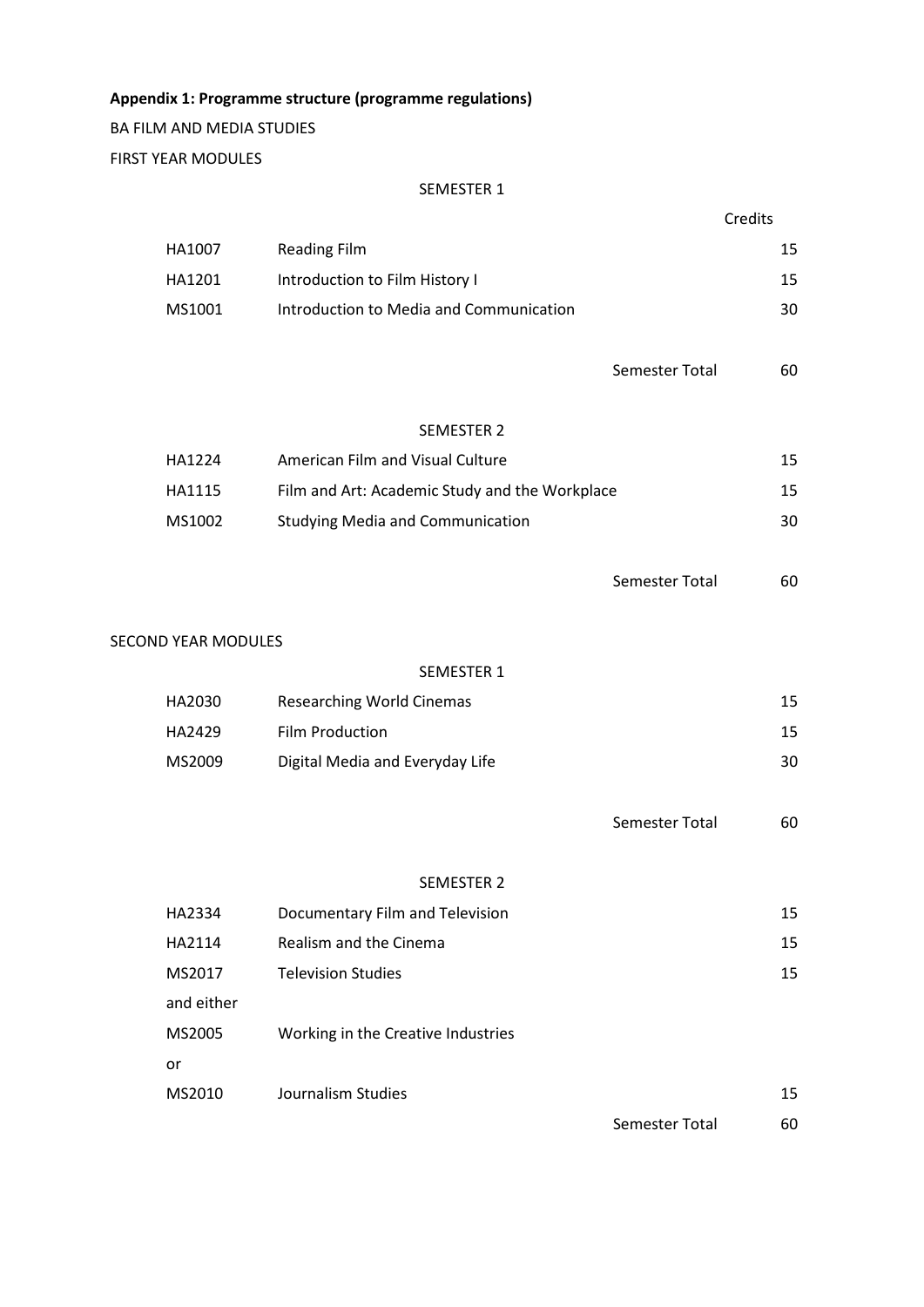### THIRD YEAR MODULES

Students must take a minimum of 45 credits in each subject. This includes a dissertation in either Film (45 credits) or Media (60 credits) which will count towards the minimum number of credits required in each subject.

### Route A

#### SEMESTER 1

| HA3401                  | Dissertation (taken over both semesters)                                 | 15       |
|-------------------------|--------------------------------------------------------------------------|----------|
|                         | Plus three option modules selected from options including the following: |          |
| HA3465                  | Seriality: Film, Television and Other Media                              | 15       |
| HA3447                  | Contemporary European Cinema                                             | 15       |
| HA3432                  | Contemporary Hollywood                                                   | 15       |
| HA3427                  | New Chinese Cinemas                                                      | 15       |
| HA3438                  | Hitchcock and Film History                                               | 15       |
| HA3439                  | Film and Art Journalism                                                  | 15       |
| MS3003                  | $\tilde{\phantom{a}}$<br><b>Environmental Communication</b>              | 15       |
| MS3014                  | Media on Film                                                            | 15       |
| MS3009                  | The Media, Celebrity and Fan Culture                                     | 15       |
| MS3011                  | <b>Games and Culture</b>                                                 | 15       |
| MS3013                  | Media and the Body                                                       | 15       |
| MS3024                  | <b>Reporting Panics</b>                                                  | 15       |
| MS3026                  | <b>Community Radio in Practice</b>                                       | 15       |
| MS3004<br><b>IT3139</b> | <b>Global Cultures</b><br><b>Postwar Italian Directors</b>               | 15<br>15 |
| SP3140                  | Cinematic Representations of Latin America                               | 15       |

### SEMESTER 2

| HA3401 | Dissertation (taken over both semesters)                               | 30 |
|--------|------------------------------------------------------------------------|----|
|        | Plus two option modules selected from options including the following: |    |
| HA3464 | Screen Gothic                                                          | 15 |
| HA3433 | Screen Affect                                                          | 15 |
| HA3030 | Women and Cinema                                                       | 15 |
| HA3436 | Stardom and Identities in Chinese and American Cinemas                 | 15 |
| HA3475 | Post-war British Popular Culture                                       | 15 |
| MS3000 | Media and Gender                                                       | 15 |
| MS3005 | <b>Music as Communication</b>                                          | 15 |
| MS3022 | Activism and Protest in the Information Age                            | 15 |
| MS3025 | Online Journalism: Theory and Practice                                 | 15 |
| MS3027 | Writing for PR                                                         | 15 |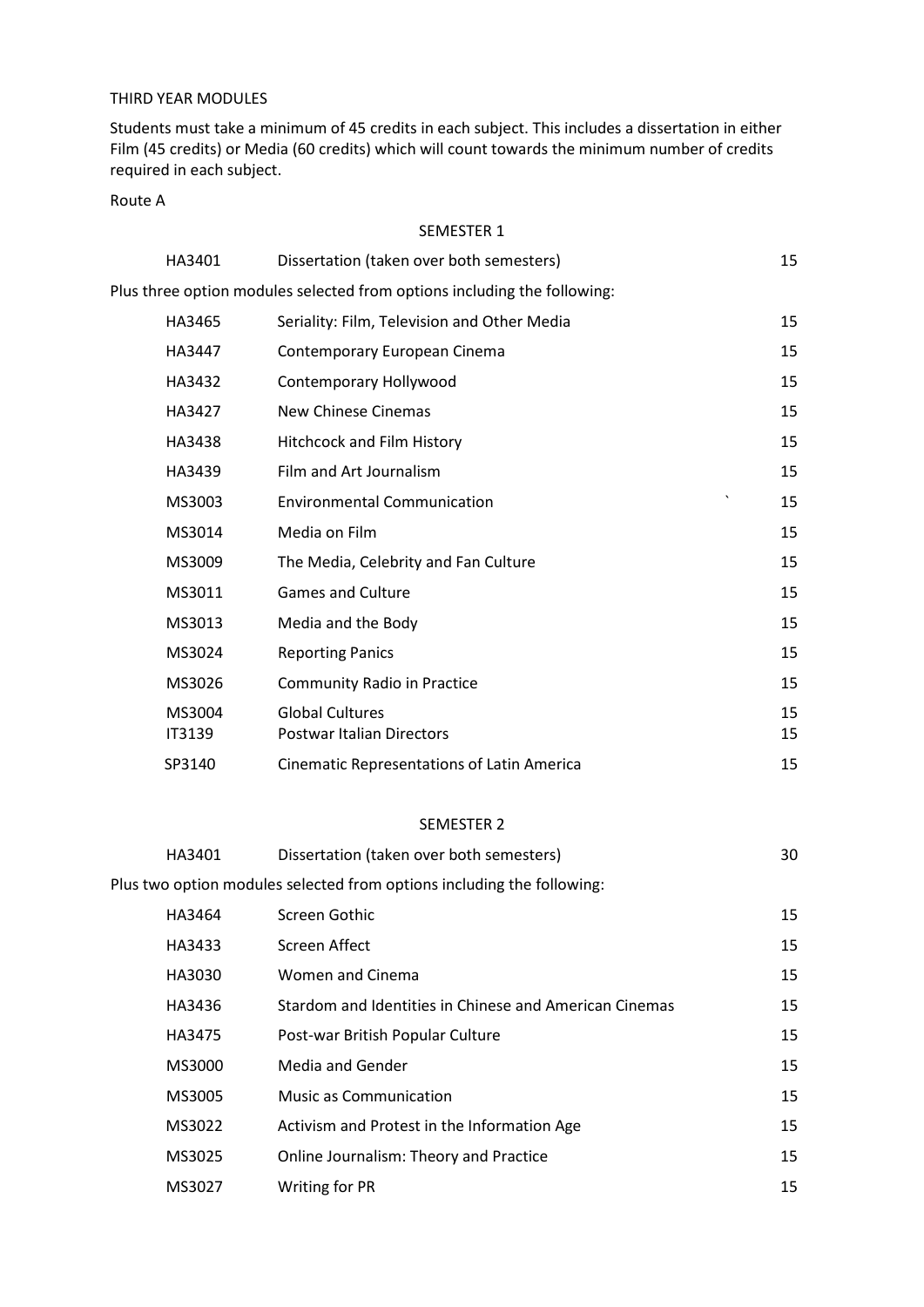| MS3019                     | Advertising/Consumer Culture                                                             | 15             |
|----------------------------|------------------------------------------------------------------------------------------|----------------|
| FR3140<br>SP3145<br>SP3182 | Norms and Margins in French Cinema<br>The Cinema of Luis Buñuel<br>Spanish Horror Cinema | 15<br>15<br>15 |
| Route B                    |                                                                                          |                |
|                            | <b>SEMESTER 1</b>                                                                        |                |
| MS3030                     | Dissertation (taken over both semesters)                                                 | 30             |
|                            | Plus two option modules selected from the following:                                     |                |
| HA3465                     | Seriality: Film, Television and Other Media                                              | 15             |
| HA3447                     | Contemporary European Cinema                                                             | 15             |
| HA3432                     | Contemporary Hollywood                                                                   | 15             |
| HA3427                     | <b>New Chinese Cinemas</b>                                                               | 15             |
| HA3438                     | Hitchcock and Film History                                                               | 15             |
| HA3439                     | Film and Art Journalism                                                                  | 15             |
| MS3003                     | <b>Environmental Communication</b>                                                       | 15             |
| MS3014                     | Media on Film                                                                            | 15             |
| MS3009                     | The Media, Celebrity and Fan Culture                                                     | 15             |
| MS3011                     | <b>Games and Culture</b>                                                                 | 15             |
| MS3013                     | Media and the Body                                                                       | 15             |
| MS3024                     | <b>Reporting Panics</b>                                                                  | 15             |
| MS3026                     | <b>Community Radio in Practice</b>                                                       | 15             |
| MS3004<br>IT3139           | <b>Global Cultures</b><br><b>Postwar Italian Directors</b>                               | 15<br>15       |
| SP3140                     | <b>Cinematic Representations of Latin America</b>                                        | 15             |
|                            | <b>SEMESTER 2</b>                                                                        |                |
| MS3030                     | Dissertation (taken over both semesters)                                                 | 30             |
|                            | Plus two option modules selected from options including the following:                   |                |
| HA3464                     | Screen Gothic                                                                            | 15             |
| HA3433                     | Screen Affect                                                                            | 15             |
| HA3030                     | <b>Women and Cinema</b>                                                                  | 15             |
| HA3436                     | Stardom and Identities in Chinese and American Cinemas                                   | 15             |
| HA3475                     | Post-war British Popular Culture                                                         | 15             |
| MS3000                     | Media and Gender                                                                         | 15             |
| MS3005                     | <b>Music as Communication</b>                                                            | 15             |
| MS3022                     | Activism and Protest in the Information Age                                              | 15             |
| MS3025                     | Online Journalism: Theory and Practice                                                   | 15             |
| MS3027                     | Writing for PR                                                                           | 15             |
| MS3019                     | Advertising/Consumer Culture                                                             | 15             |